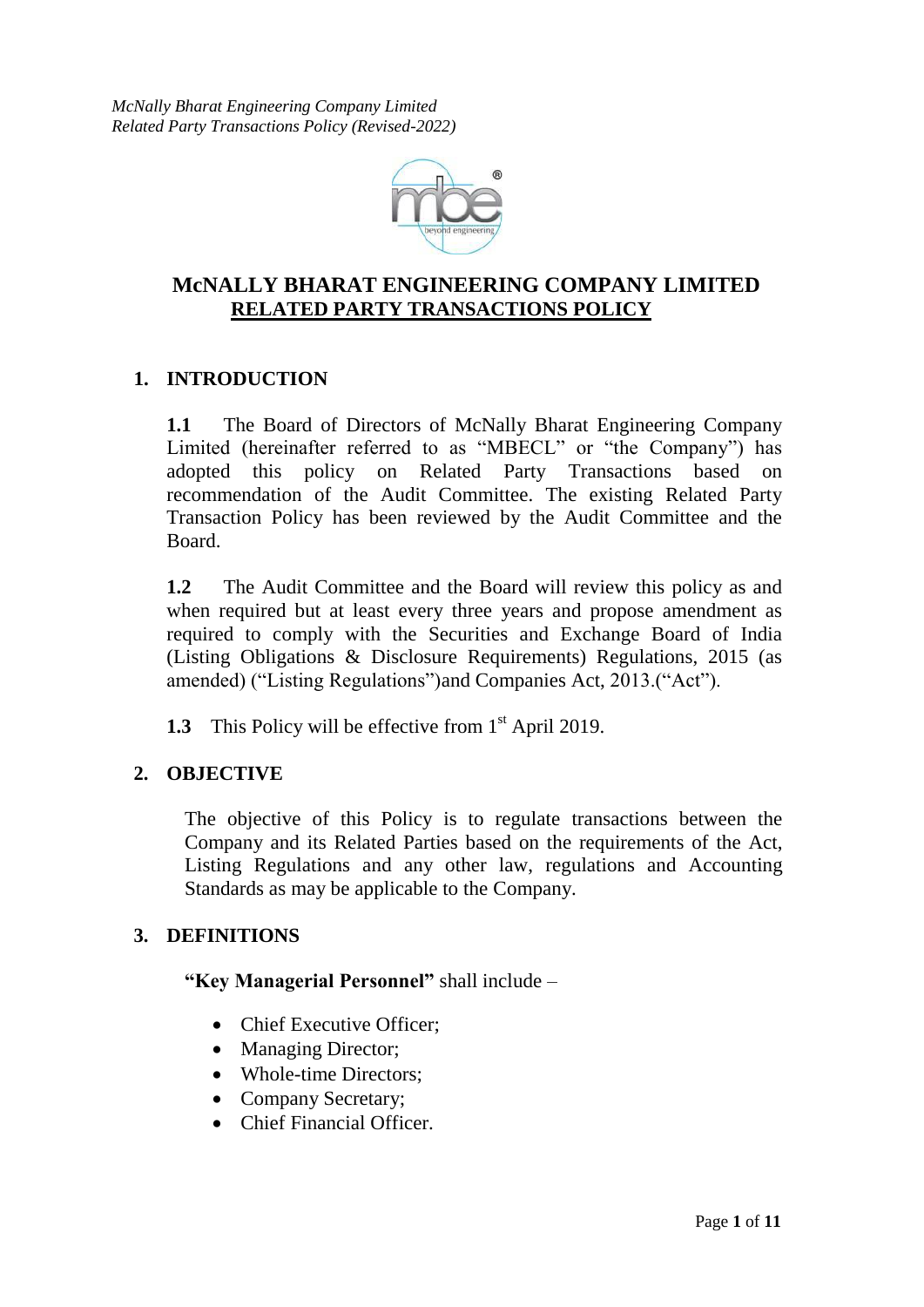**"Material Related Party Transaction" -** A transaction with a related party shall be considered material, if the transaction(s) to be entered into individually or taken together with previous transactions during a financial year, exceeds Rs 1000 crore or 10% of the annual consolidated turnover of the Company as per the last audited financial statements of the Company, whichever is lower.

Notwithstanding the above, with effect from 1st July 2019, a transaction involving payments made to a related party with respect to brand usage or royalty shall be considered material if the transaction(s) to be entered into individually or taken together with previous transactions during a financial year, exceed 5% percent of the annual consolidated turnover of the Company as per the last audited financial statements of the Company.

**"Promoter"** and **"promoter group"** shall have the same meaning as assigned to them respectively in clauses (oo) and (pp) of sub-regulation (1) of regulation 2 of the Securities and Exchange Board of India (Issue of Capital and Disclosure Requirements) Regulations, 2018.

**"Relative"** means a relative as defined in Section 2(77) of the Act and includes anyone who is related in any of the following manner:

- a. Members of a Hindu Undivided Family;
- b. Husband and Wife;
- c. Father\*, Mother\*, Son\*, Son's Wife, Daughter, Daughter's Husband, Brother\* and Sister\* (including step\*)

Provided that:

- (a) any person or entity forming a part of the promoter or promoter group of the Company; or
- (b) any person or any entity, holding equity shares:
	- (i) of 20% or more; or
	- (ii) of 10% or more, with effect from April 1, 2023;

in the Company either directly or on a beneficial interest basis as provided under section 89 of the Companies Act, 2013, at any time, during the immediate preceding financial year;

shall be deemed to be a related party.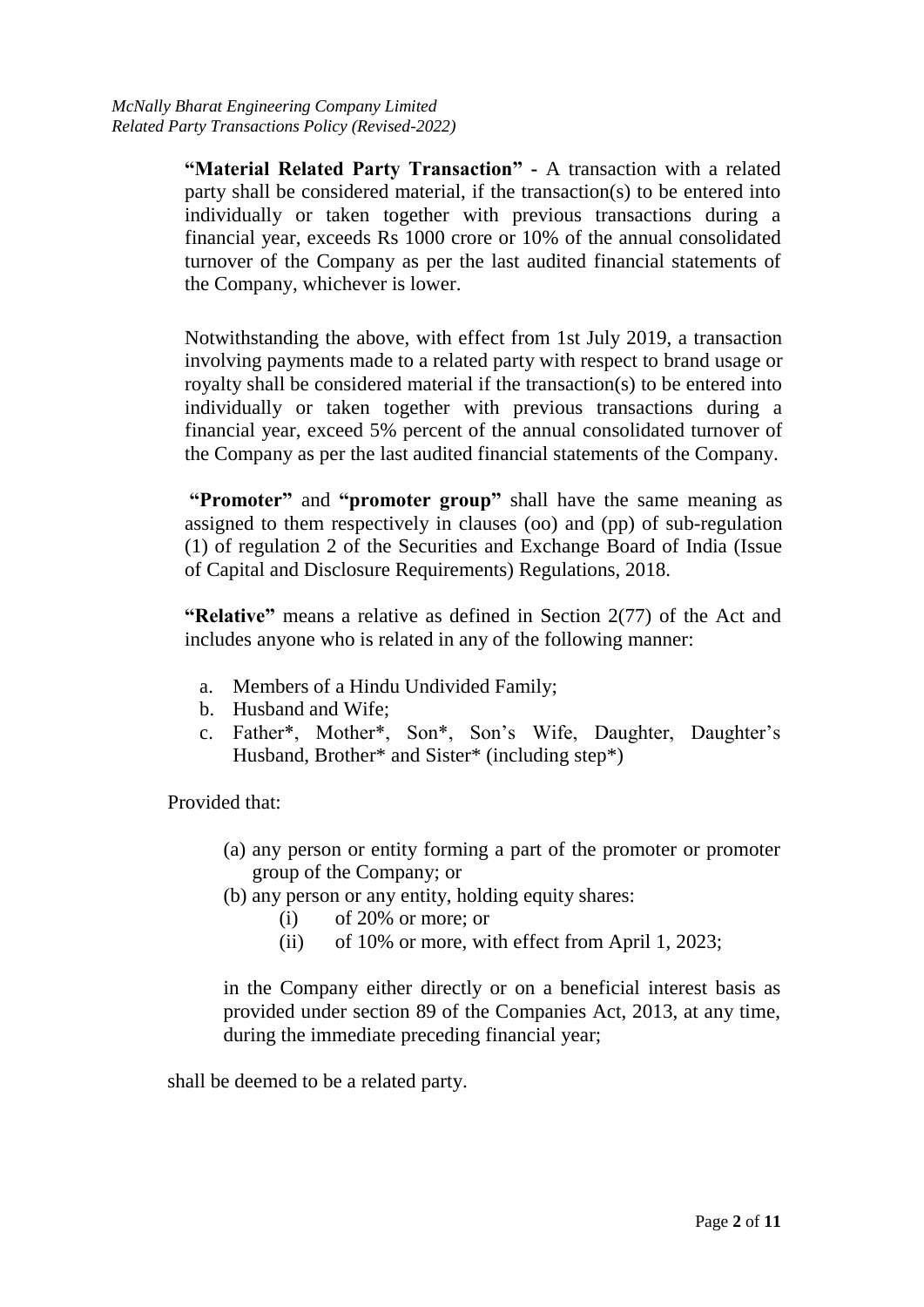**"Related Party Transaction"** means a transaction involving a transfer of resources, services or obligations between:

- (i) the Company or any of its subsidiaries on one hand and a related party of the Company or any of its subsidiaries on the other hand; or
- (ii) the Company or any of its subsidiaries on one hand, and any other person or entity on the other hand, the purpose and effect of which is to benefit a related party of the Company or any of its subsidiaries, with effect from April 1, 2023;

regardless of whether a price is charged and a "transaction" with a related party shall be construed to include a single transaction or a group of transactions in a contract;

Provided that the following shall not be a related party transaction:

- (a) the issue of specified securities on a preferential basis, subject to compliance of the requirements under the Securities and Exchange Board of India (Issue of Capital and Disclosure Requirements) Regulations, 2018;
- (b) the following corporate actions by the Company which are uniformly applicable/offered to all shareholders in proportion to their shareholding:
	- i. payment of dividend; ii. subdivision or consolidation of securities; iii. issuance of securities by way of a rights issue or a bonus issue; and iv. buy-back of securities.

### **4. THE POLICY**

The Audit Committee shall review and approve all Related Party Transactions based on this Policy.

All proposed Related Party Transactions and subsequent material modifications must be reported to the Audit Committee for prior approval of the Committee. Only those members of the Audit Committee, who are independent directors, shall approve Related Party Transactions: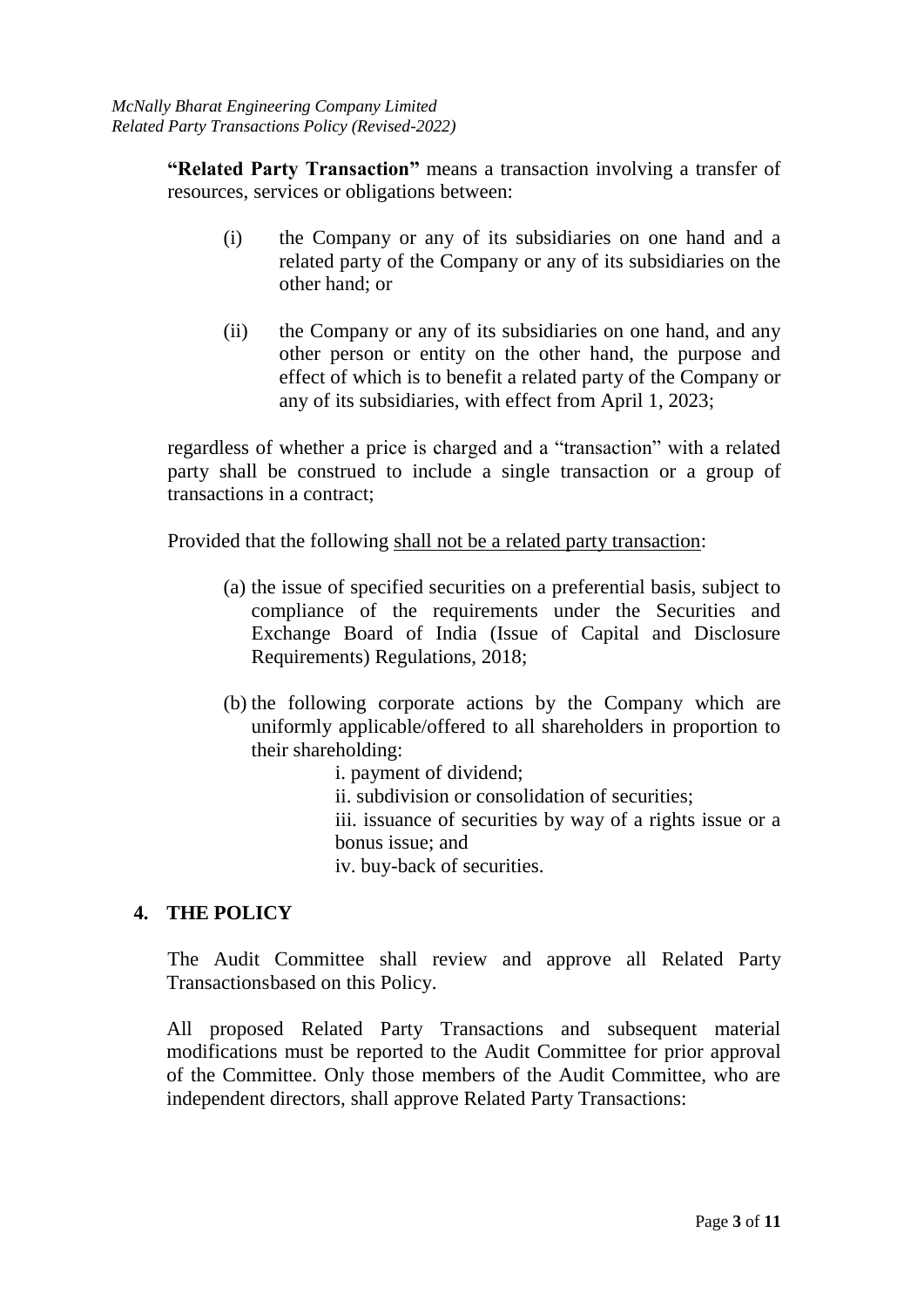Provided that:

- (a) the Audit Committee shall define "material modifications" and disclose it as part of the Policy on Materiality of related party transactions and on dealing with related party transactions;
- (b) a related party transaction to which the subsidiary of the Company is a party but Company is not a party, shall require prior approval of the Audit Committee of the Company if the value of such transaction whether entered into individually or taken together with previous transactions during a financial year exceeds 10% of the annual consolidated turnover, as per the last audited financial statements of the Company;
- (c) with effect from April 1, 2023, a related party transaction to which the subsidiary of the Company is a party but the Company is not a party, shall require prior approval of the Audit Committee of the Company if the value of such transaction whether entered into individually or taken together with previous transactions during a financial year, exceeds 10% of the annual standalone turnover, as per the last audited financial statements of the subsidiary;
- (d) prior approval of the Audit Committee of the Company shall not be required for a related party transaction to which the listed subsidiary is a party but the Company is not a party, if regulation 23 and regulation 15(2) of the Listing Regulations are applicable to such listed subsidiary.

*Explanation*: For related party transactions of unlisted subsidiaries of a listed subsidiary as referred to in (d) above, the prior approval of the Audit Committee of the listed subsidiary shall suffice.

In case of frequent/ regular/ repetitive transactions which are in the normal course of business of the Company, the Committee may grant standing preapproval or omnibus approval, details of hereof are given in a separate section of this Policy.

## **4.1 Identification of Related Party Transactions**

Each Director and Key Managerial Personnel shall at the beginning of the financial year, provide a declaration containing the following information to the Company which shall be updated whenever there is any change in such information.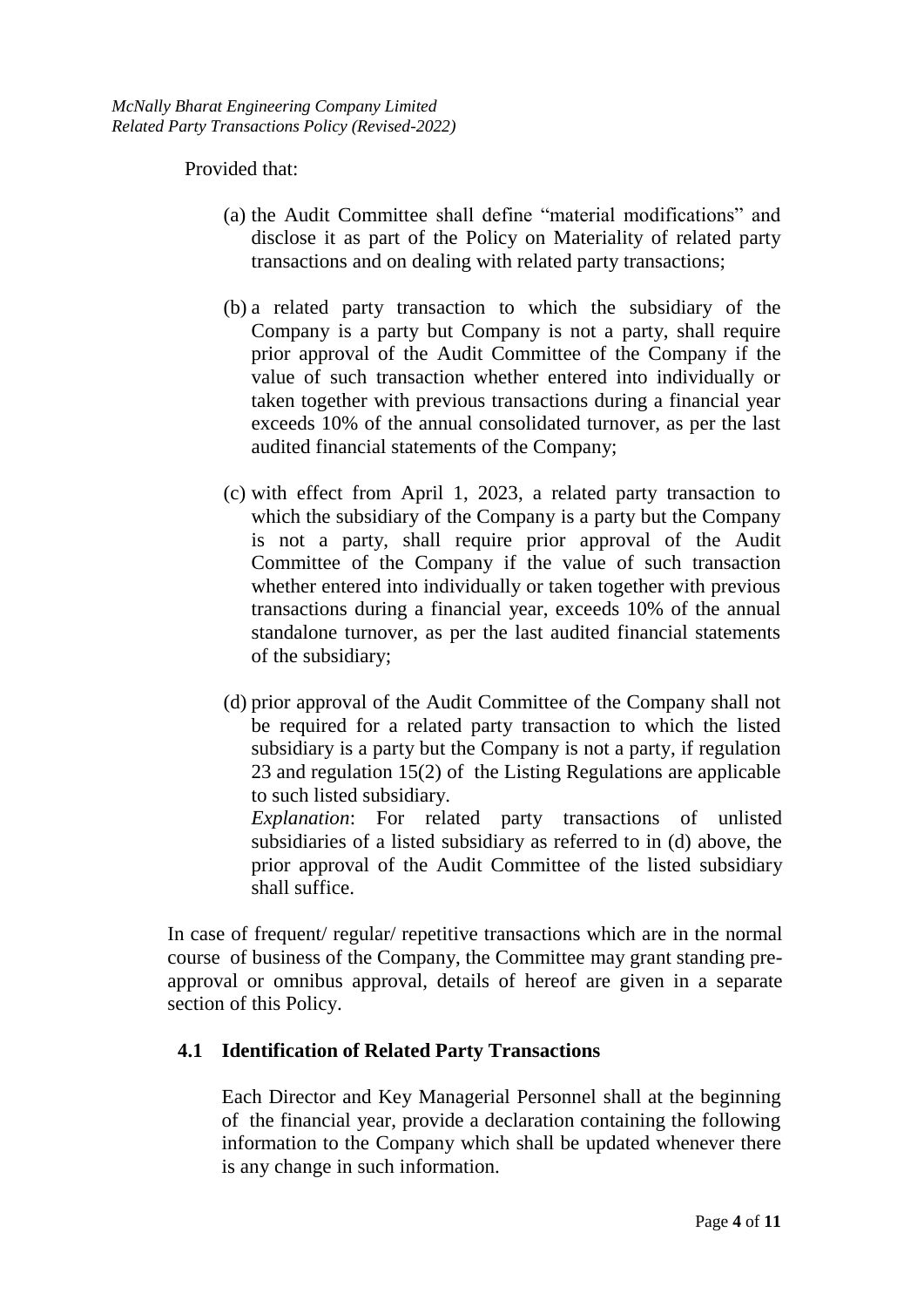- 1. Name of his/her Relatives;
- 2. Partnership firms in which he/she or his/her Relative is a partner;
- 3. Private companies in which he/she is a member/Director;
- 4. Public companies in which he/she is a Director and holds along with his/her Relatives more than two ( 2%) percent of paid-up share capital;
- 5. Any Body Corporate whose Board of Directors, Managing Director or Manager is accustomed to act in accordance with his/her advice, directions or instructions; and
- 6. Persons on whose advice, directions or instructions, he/she is accustomed to act (other than advice, directions or instructions obtained from a person in professional capacity).

Each Director and the Key Managerial Personnel shall also give notice to the Company of any potential Related Party Transaction where he may be considered interested. The Director or Key Managerial Personnel will ensure that the notice of any potential Related Party Transaction is delivered well in advance so that the Audit Committee has adequate time to review and approve the transaction.

## **4.2 Review and Approval of Related Party Transaction**

### **a. Approval Matrix**

| <b>Transaction Type</b>   | Approving              | <b>Related Party</b> | Threshold          |
|---------------------------|------------------------|----------------------|--------------------|
|                           | Authority              | Transactions (RPT)   |                    |
| (1)                       | (2)                    | (3)                  | (4)                |
| <b>Transactions</b> with  | <b>Audit Committee</b> | All types of         | Not applicable     |
| <b>Related Parties in</b> |                        | transactions         |                    |
| the ordinary course       |                        |                      |                    |
| of business and at        |                        |                      |                    |
| arm's length              |                        |                      |                    |
| RPTs are not in the       | <b>Audit Committee</b> | Sale, purchase<br>a. | 10% or more of the |
| ordinary course of        | and the Board          | or supply of any     | turnover of the    |
| business or not at        |                        | goods or             | Company;           |
| arm's length              | If the RPTs are as     | materials;           |                    |
|                           | per threshold          |                      |                    |
|                           | specified in column    | b. Selling or        | 10% or more of the |
|                           | 4, in addition to the  | buying property      | net worth of the   |
|                           | <b>Audit Committee</b> | of any kind;         | Company;           |
|                           | and the Board, the     | c. Leasing of        | 10% or more of the |
|                           | <b>Shareholders</b>    | property of any      | turnover of the    |
|                           |                        | kind;                | Company;           |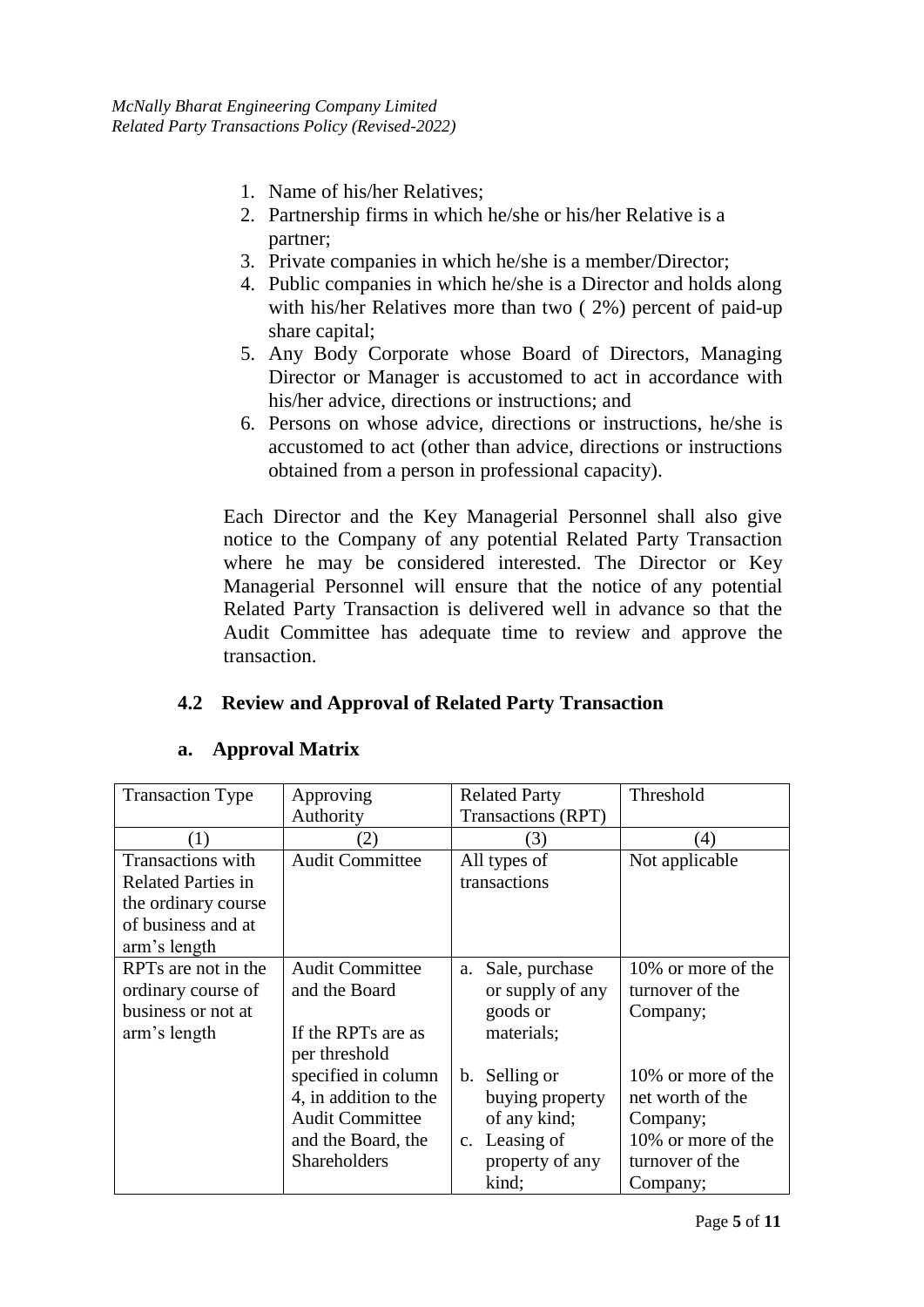| McNally Bharat Engineering Company Limited       |  |
|--------------------------------------------------|--|
| Related Party Transactions Policy (Revised-2022) |  |

|                                                                                                                                      |                                                                                                                                                                                                                                                                    |    | d. Availing or<br>rendering of any<br>services;                                                                        | 10% or more of the<br>turnover of the<br>Company;                                                                                                                                                                                                                      |
|--------------------------------------------------------------------------------------------------------------------------------------|--------------------------------------------------------------------------------------------------------------------------------------------------------------------------------------------------------------------------------------------------------------------|----|------------------------------------------------------------------------------------------------------------------------|------------------------------------------------------------------------------------------------------------------------------------------------------------------------------------------------------------------------------------------------------------------------|
|                                                                                                                                      |                                                                                                                                                                                                                                                                    |    | e. Appointment to<br>any office of<br>place of profit in<br>the Company, its<br>subsidiary or<br>associate<br>company; | Monthly<br>remuneration<br>exceeding Rs 2.5<br>lakhs;                                                                                                                                                                                                                  |
|                                                                                                                                      |                                                                                                                                                                                                                                                                    | f. | Underwriting<br>the subscription<br>of any securities<br>or derivatives.                                               | 1% of the net worth<br>of the Company.                                                                                                                                                                                                                                 |
| Material RPT and<br>subsequent material<br>modifications as<br>defined by the<br><b>Audit Committee</b><br>under Regulation<br>23(2) | Audit Committee,<br>Board of Directors,<br>and prior approval<br>of Shareholders<br>through resolution.<br>No related party<br>shall vote to<br>approve such<br>resolution whether<br>the entity is a<br>related party to the<br>particular<br>transaction or not. |    | a. All types of<br>transactions<br>excluding brand<br>usage and<br>royalty;                                            | Individually or<br>taken together with<br>previous<br>transactions during<br>a financial year,<br>exceeds Rs 1000<br>crore or 10% of the<br>annual consolidated<br>turnover of the<br>Company as per last<br>audited financial<br>statements;                          |
|                                                                                                                                      |                                                                                                                                                                                                                                                                    |    | b. Brand usage and<br>royalty<br>payments<br>transactions                                                              | With effect from $1st$<br>July 2019,<br>individually or<br>taken together with<br>previous<br>transactions during<br>a financial year,<br>exceed 5% of the<br>annual consolidated<br>turnover of the<br>Company as per the<br>last audited<br>financial<br>statements. |

All material related party transactions and subsequent material modifications as defined by the Audit Committee under Regulation 23 (2) shall require prior approval of the shareholders through resolution and no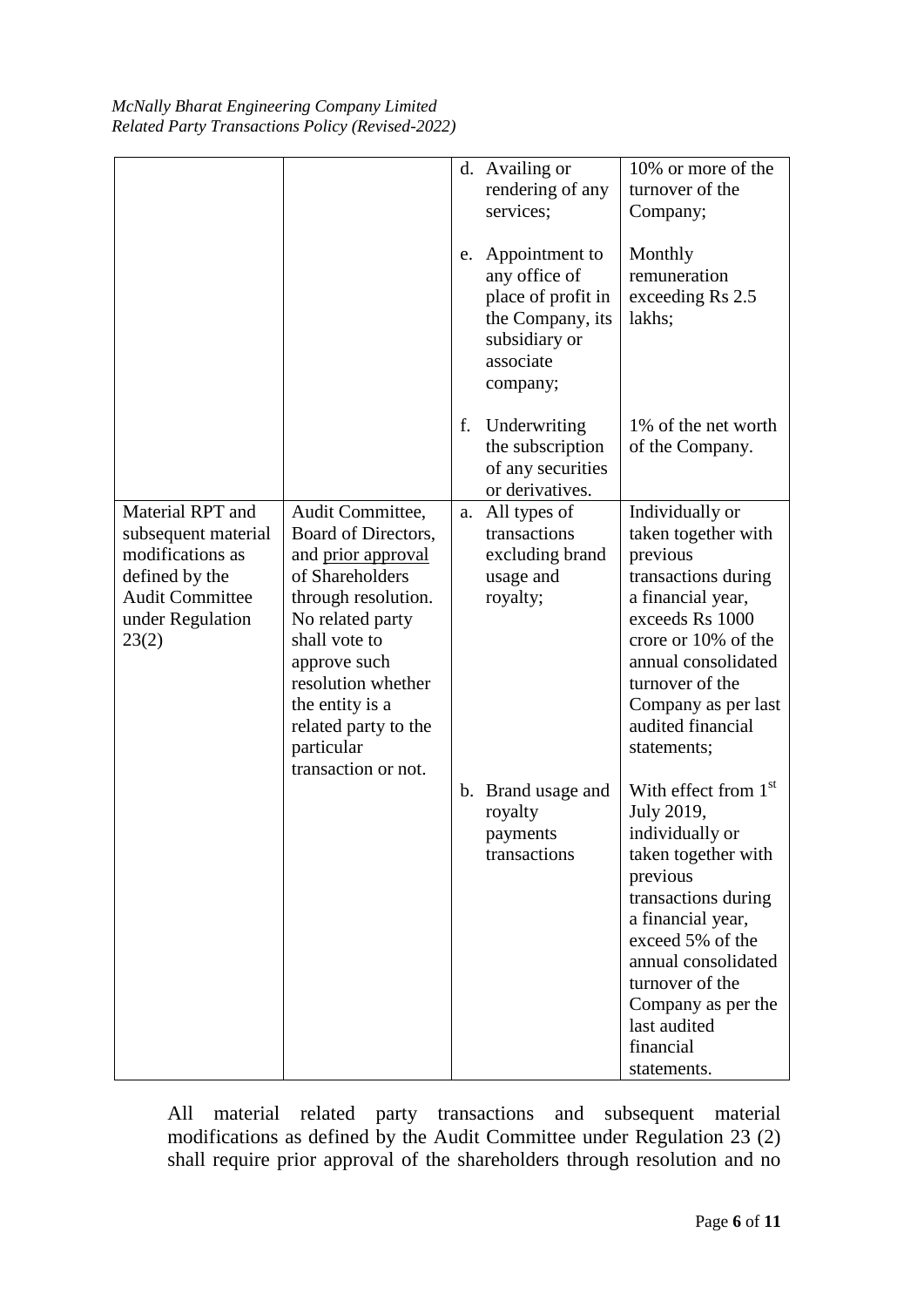related party shall vote to approve such resolutions whether the entity is a related party to the particular transaction or not:

Provided that prior approval of the shareholders of the Company shall not be required for a related party transaction to which the listed subsidiary is a party but the Company is not a party, if Regulations 23 and 15(2) of the Listing Regulations are applicable to such listed subsidiary.

*Explanation:* For related party transactions of unlisted subsidiaries of a listed subsidiary as referred above, the prior approval of the shareholders of the listed subsidiary shall suffice.

The provisions of sub-regulations (2), (3) and (4) of Regulation 23 shall not be applicable in respect of:

- transactions entered into between two wholly-owned subsidiaries of the holding company, whose accounts are consolidated with such holding company and placed before the shareholders at the general meeting for approval;
- transactions entered into between a holding company and its wholly owned subsidiary whose accounts are consolidated with such holding company and placed before the shareholders at the general meeting for approval.

### **b. Consideration by the Committee in approving the proposed Transactions**

In determining whether to approve a Related Party Transaction, the Committee will consider the following factors among others, to the extent relevant to the transaction:

- (i) Whether the terms of the Related Party Transaction are fair and on arm'slength basis;
- (ii) Whether the Related Party Transaction is beneficial to the Company;
- (iii) Whether the transaction is a Material Related Party Transaction;
- (iv) Whether there are any business reasons for the Company to enter into the Related Party Transaction and the alternative available, if any;
- (v) Whether the Related Party Transaction would affect the independence ofthe Directors/ KMP;
- (vi) Whether the proposed transaction includes any potential reputational riskissue: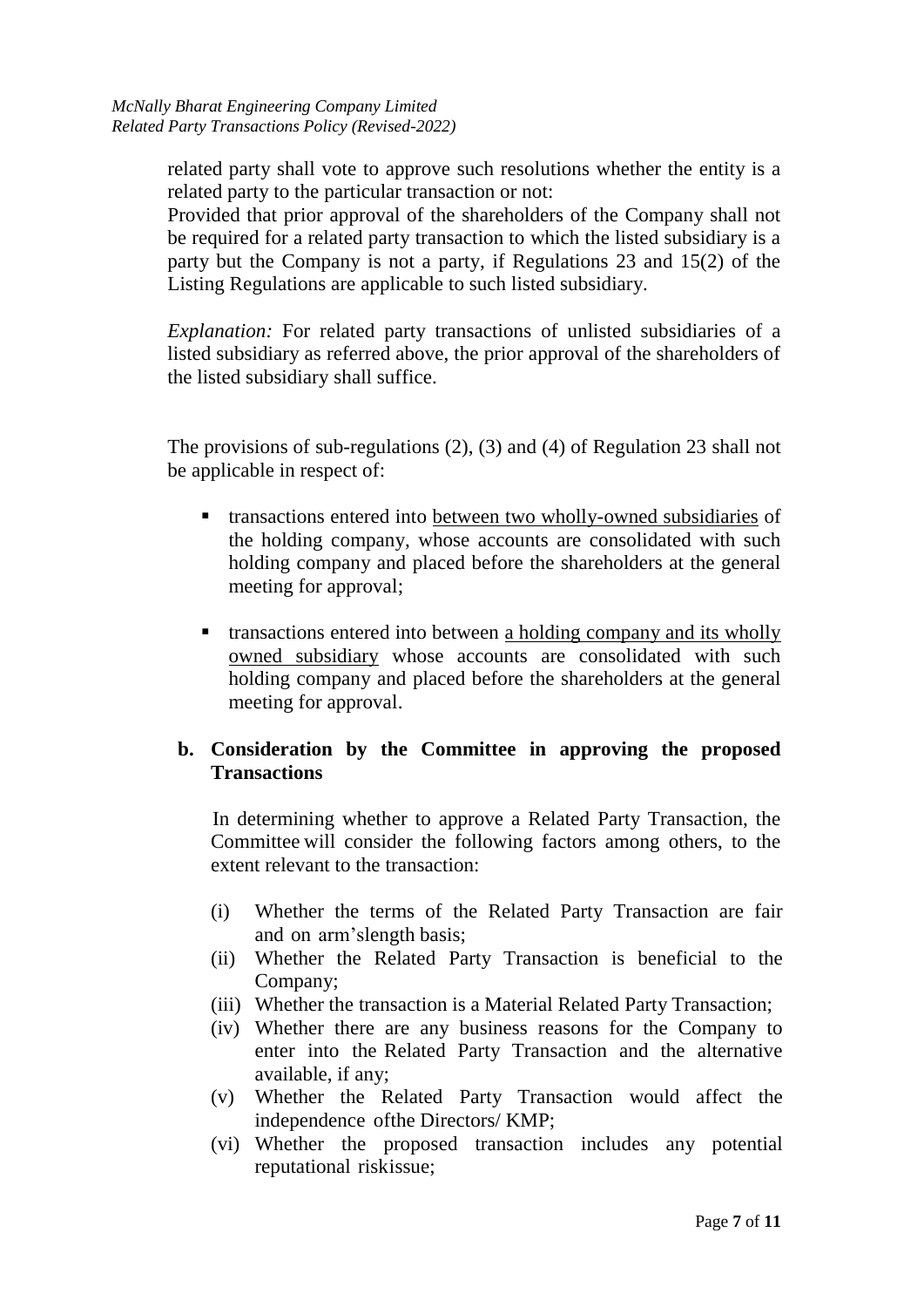### **c. Determination of Arm's Length Transaction**

In order to determine whether a transaction is at arm's length, the AuditCommittee/Board will exercise its own judgment based on its assessmentfrom the information furnished and the relevant factors concerning each such transaction. The Audit Committee may also rely on third party professional certifications including latest available reports on pricing carried out by independent consultants to ascertain whether the transaction is at arm's length. For new transactions, the Committee may determine the appropriate methods.

#### **d. Ordinary Course of Business**

Related Party Transactions that are part of regular business activities shall be considered to be in the ordinary course of business. The criteria that may be considered for this purpose are as below:

- i) Nature and scope of the transaction and its consistency in general with the operations of the Company;
- ii)Possibility of entering such transaction with third parties;
- iii) Size of the transaction in relation to the prevailing market.

### **4.3 Approval by the Board**

If the Committee determines that a Related Party Transaction should be brought before the Board, or if the Board in any case elects to review any such matter or if it is mandatory under any law for the Board to approve theRelated Party Transaction, then the Board shall consider and approve the Related Party Transaction at a meeting and the considerations set forth above shall apply to the Board's review and approval of the matter, with such modifications as may be necessary or appropriate under the circumstances.

### **4.4 Omnibus Approval by the Committee**

In case of frequent/ regular/ repetitive transactions which are in the normal course of business of the Company, the Committee may grant omnibus approval. While granting the approval, the Audit Committee shall satisfy itself of the need for the omnibus approval and that it is in the interest of the Company. The omnibus approval shall specify the following: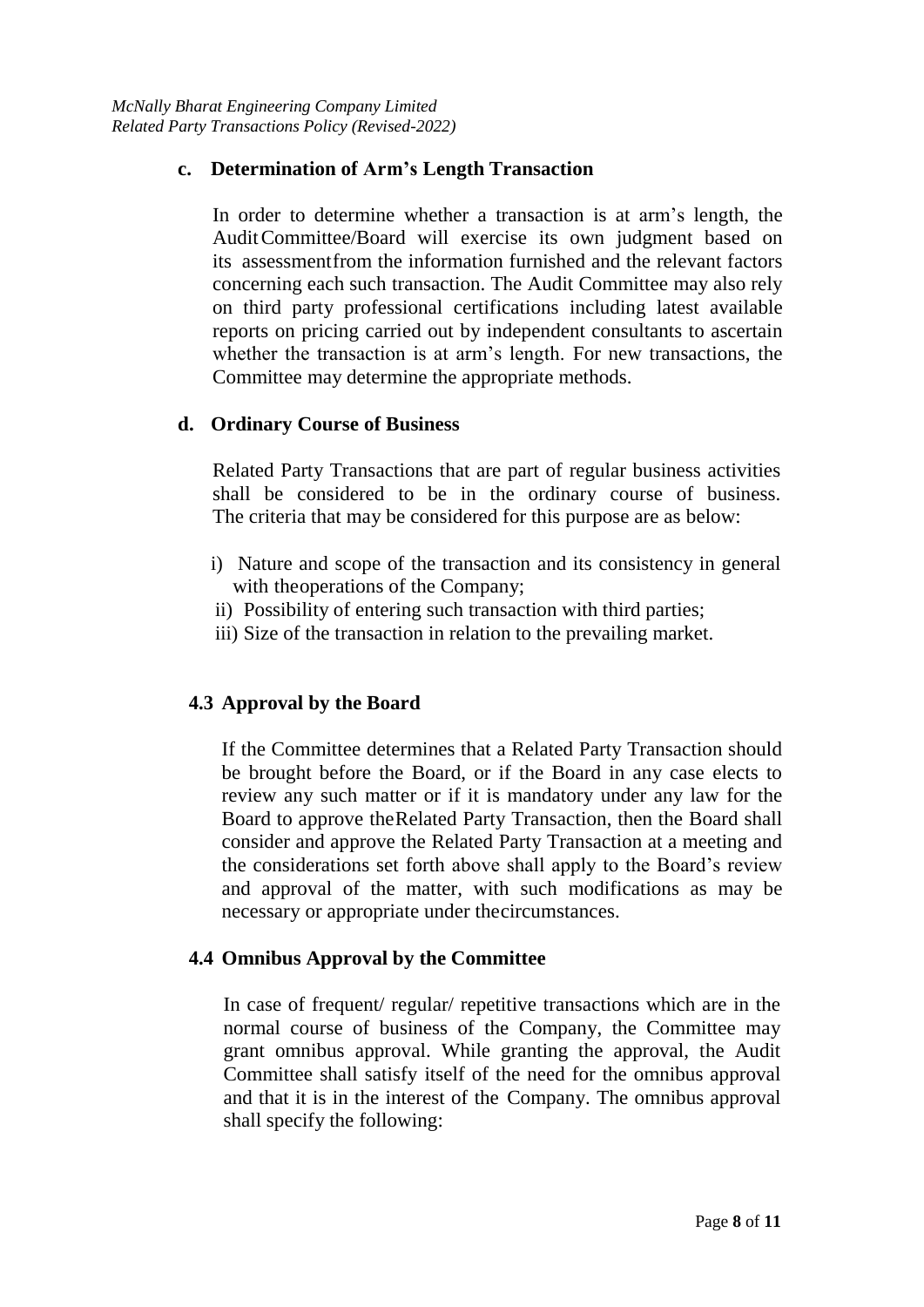*McNally Bharat Engineering Company Limited Related Party Transactions Policy (Revised-2022)*

- a. Name of the Related Party;
- b. Nature of the transaction;
- c. Period of the transaction;
- d. Maximum amount of the transaction that can be entered into;
- e. Indicative base price/ current contracted price and allowable variation in price, if any;
- f. Such other conditions as the Audit Committee may deem fit.

Such transactions will be deemed to be pre-approved and may not require any further approval of the Audit Committee for each specific transaction unless the price, value of material terms of the contract or arrangement have been varied/amended. Any proposed variations/ amendments to these factors shall require a prior approval of the Committee.

Further, where the need for the Related Party Transaction cannot be foreseen and all prescribed details are not available, Committee may grant omnibus approval subject to the value per transaction not exceeding Rs 1,00,00,000 (Rupees One crore only). The details of such transactions shall be reported at the next meeting of the Audit Committee for ratification.

Further, the Committee shall on an annual basis review and assess such transactions including the limits to ensure that they are in compliance with this Policy. The omnibus approval shall be valid for a period of one year and fresh approval shall be obtained after the expiry of one year.

### **5. NON – COMPLIANCE WITH THE POLICY**

If a Related Party Transaction is entered into by the Company without being approved under the policy, the same shall be reviewed by the Committee. The Committee shall evaluate the transaction and all options available to the Company including ratification, revision or termination of the transaction. The Committee shall also examine the facts and circumstances pertaining to the failure of reporting such Related Party Transaction to the Committee under the Policy, and take such action as it may deem appropriate.

A Related Party Transaction entered into without approval under this Policy shall not be deemed to violate this policy, or to be invalid or unenforceable, so long as the transaction is approved or ratified as soon as reasonably practical after any Officer/ Director of the Company becomes aware of such transaction.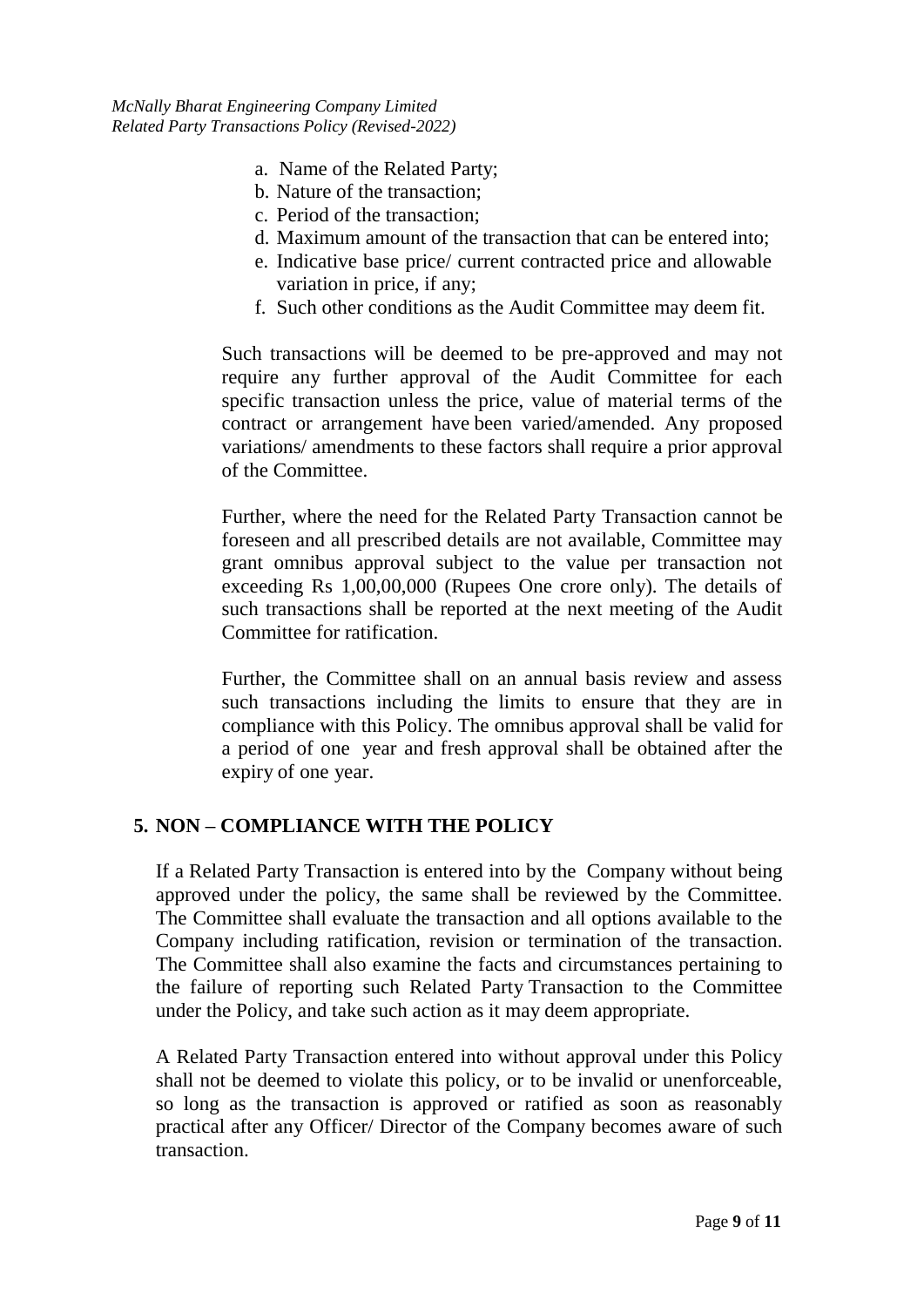In a case where the Audit Committee determines not to ratify a Related Party Transaction that has been commenced without approval, the Committee may direct additional actions including, but not limited to immediate discontinuation of the transaction. In connection with such review, the Committee has the authority to modify or waive any procedural requirements of the Policy.

# **6. DISCLOSURES**

- **6.1** Details of all Material Related Party Transactions shall be disclosed quarterly along with the compliance report on Corporate Governance;
- **6.2** The Company shall disclose the policy on dealing with Related Party Transactions on its website and a web-link shall be provided in the Annual Report;
- **6.3** The Company shall submit to the stock exchanges Disclosures of Related Party Transactions every 6 months within 15 days from the date of publication of its standalone and consolidated financial results, in the format as may be specified by SEBI from time to time and publish the same on its website.

Effective 01.04.2023, the Company shall make such disclosures every 6 months on the date of publication of its standalone and consolidated financial results.

**6.4** The Annual Report of the Company shall make disclosures in compliance with the Accounting Standard on "Related Party Disclosures" as under:

| $\mathbf{A}$   |            |                                                                      |  |  |
|----------------|------------|----------------------------------------------------------------------|--|--|
| Sr.            | In the     | Disclosures of amounts at the year-end and the maximum               |  |  |
| no.            | accounts   | amount of loans/advances/investments during the year                 |  |  |
|                | <b>of</b>  |                                                                      |  |  |
|                | Holding    | • Loans and advances in the nature of loans to subsidiaries by name  |  |  |
|                | Company    | and amount.                                                          |  |  |
|                |            | • Loans and advances in the nature of loans to associates by name    |  |  |
|                |            | and amount.                                                          |  |  |
|                |            | • Loans and advances in the nature of loans to firms/companies in    |  |  |
|                |            | which directors are interested( $*$ ) by name and amount.            |  |  |
| $\overline{2}$ | Subsidiary | Same disclosures as applicable to the parent company in the accounts |  |  |
|                |            | of subsidiary company.                                               |  |  |
| 3              | Holding    | Investments by the loanee in the shares of parent company and        |  |  |
|                | Company    | subsidiary company, when the company has made a loan or advance      |  |  |
|                |            | in the nature of loan.                                               |  |  |